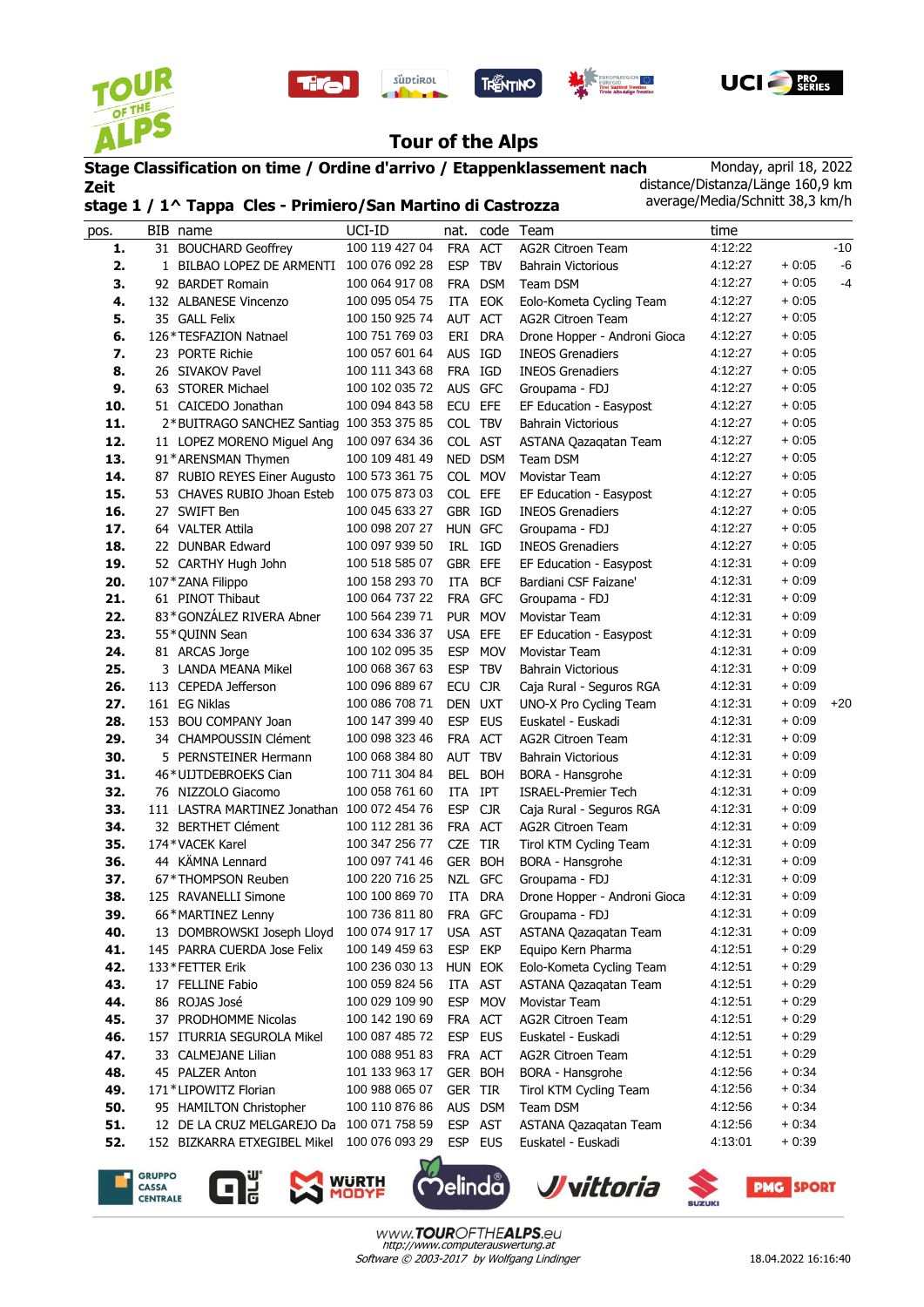| Tour of the Alps |                                                     |                                  |                                        |                                                        |                    |                    | $\overline{2}$ |
|------------------|-----------------------------------------------------|----------------------------------|----------------------------------------|--------------------------------------------------------|--------------------|--------------------|----------------|
| 53.              | 141 AGIRRE EGAÑA Jon                                | 100 423 815 06                   | <b>ESP</b><br>EKP                      | Equipo Kern Pharma                                     | 4:13:01            | $+0.39$            |                |
| 54.              | 6*ZAMBANINI Edoardo                                 | 100 300 493 68                   | ITA<br><b>TBV</b>                      | <b>Bahrain Victorious</b>                              | 4:13:16            | $+0.54$            |                |
| 55.              | 166*KULSET Magnus                                   | 100 199 761 22                   | NOR UXT                                | UNO-X Pro Cycling Team                                 | 4:13:18            | $+0.56$            |                |
| 56.              | 156*IRIBAR JAUREGI Unai                             | 100 157 100 41                   | <b>ESP</b><br><b>EUS</b>               | Euskatel - Euskadi                                     | 4:13:39            | $+1:17$            |                |
| 57.              | 14 HENAO GOMEZ Sebastian                            | 100 079 968 24                   | COL AST                                | ASTANA Qazaqatan Team                                  | 4:14:01            | $+1:39$            |                |
| 58.              | 82 BARTA William                                    | 100 100 895 96                   | <b>USA</b>                             | <b>MOV</b><br>Movistar Team                            | 4:14:01            | $+1:39$            |                |
| 59.              | 116 MARTIN GALAN Sergio Roma 100 095 179 06         |                                  | <b>ESP</b><br><b>CJR</b>               | Caja Rural - Seguros RGA                               | 4:14:15            | $+1:53$            |                |
| 60.              | 4 NOVAK Domen                                       | 100 093 724 06                   | <b>TBV</b><br><b>SLO</b>               | <b>Bahrain Victorious</b>                              | 4:15:44            | $+3:22$            |                |
| 61.              | 42 FABBRO Matteo                                    | 100 090 959 54                   | <b>ITA</b><br><b>BOH</b>               | BORA - Hansgrohe                                       | 4:16:14            | $+3:52$            |                |
| 62.              | 122 BAIS Mattia                                     | 100 138 797 71                   | ITA<br><b>DRA</b>                      | Drone Hopper - Androni Gioca                           | 4:16:17<br>4:16:17 | $+3.55$            |                |
| 63.              | 155 ETXEBERRIA ZAFRA Asier                          | 100 424 787 08<br>100 055 878 87 | <b>ESP</b><br><b>EUS</b>               | Euskatel - Euskadi                                     |                    | $+3.55$<br>$+4.09$ |                |
| 64.<br>65.       | 24 PUCCIO Salvatore<br>106*RASTELLI Luca            | 100 159 050 51                   | IGD<br>ITA<br><b>ITA</b><br><b>BCF</b> | <b>INEOS Grenadiers</b><br>Bardiani CSF Faizane'       | 4:16:31<br>4:17:26 | $+5.04$            |                |
| 66.              | 103 COVILI Luca                                     | 100 101 857 88                   | ITA<br><b>BCF</b>                      | Bardiani CSF Faizane'                                  | 4:17:26            | $+5.04$            |                |
| 67.              | 62 BADILATTI Matteo                                 | 100 140 939 79                   | SUI GFC                                | Groupama - FDJ                                         | 4:17:26            | $+5.04$            |                |
| 68.              | 47 ZWIEHOFF Ben                                     | 100 077 062 28                   | GER BOH                                | BORA - Hansgrohe                                       | 4:17:32            | $+5:10$            |                |
| 69.              | 131 BAIS Davide                                     | 100 151 318 79                   | ITA<br><b>EOK</b>                      | Eolo-Kometa Cycling Team                               | 4:19:43            | $+7:21$            |                |
| 70.              | 147 LOPEZ CARAVACA Jordi                            | 100 111 531 62                   | <b>ESP</b><br><b>EKP</b>               | Equipo Kern Pharma                                     | 4:19:43            | $+7:21$            |                |
| 71.              | 146*COBO CAYON Ivan                                 | 100 235 651 22                   | <b>ESP</b><br><b>EKP</b>               | Equipo Kern Pharma                                     | 4:19:43            | $+7:21$            |                |
| 72.              | 84 * RANGEL COSTA Vinicius                          | 100 531 285 00                   | BRA MOV                                | Movistar Team                                          | 4:19:43            | $+7:21$            |                |
| 73.              | 73 FROOME Chris                                     | 100 043 936 76                   | GBR IPT                                | <b>ISRAEL-Premier Tech</b>                             | 4:19:43            | $+7:21$            |                |
| 74.              | 21 AMADOR Andrey                                    | 100 034 739 94                   | CRC IGD                                | <b>INEOS Grenadiers</b>                                | 4:19:43            | $+7:21$            |                |
| 75.              | 114 JOHNSTON Calum                                  | 100 159 028 29                   | GBR CJR                                | Caja Rural - Seguros RGA                               | 4:19:43            | $+7:21$            |                |
| 76.              | 25 RIVERA VARGAS Brandon S                          | 100 088 627 50                   | COL IGD                                | <b>INEOS Grenadiers</b>                                | 4:19:43            | $+7:21$            |                |
| 77.              | 16 PRONSKIY Vadim                                   | 100 150 845 91                   | KAZ AST                                | ASTANA Qazaqatan Team                                  | 4:19:43            | $+7:21$            |                |
| 78.              | 127 ZARDINI Edoardo                                 | 100 056 581 14                   | ITA<br><b>DRA</b>                      | Drone Hopper - Androni Gioca                           | 4:20:43            | $+8:21$            |                |
| 79.              | 134 DINA Márton                                     | 100 088 167 75                   | HUN EOK                                | Eolo-Kometa Cycling Team                               | 4:22:10            | $+9.48$            |                |
| 80.              | 123 BISOLTI Alessandro                              | 100 053 909 58                   | <b>DRA</b><br>ITA                      | Drone Hopper - Androni Gioca                           | 4:22:17            | $+9.55$            |                |
| 81.              | 77 PICCOLI James                                    | 100 519 942 06                   | CAN IPT                                | <b>ISRAEL-Premier Tech</b>                             | 4:22:17            | $+9.55$            |                |
| 82.              | 144* ARRIETA LIZARRAGA Igor                         | 100 486 724 59                   | <b>ESP</b><br><b>EKP</b>               | Equipo Kern Pharma                                     | 4:22:17            | $+9.55$            |                |
| 83.              | 172*ENGELHARDT Felix                                | 100 363 511 36                   | <b>GER</b><br>TIR                      | Tirol KTM Cycling Team                                 | 4:22:17            | $+9:55$            |                |
| 84.              | 15 NATAROV Yuriy                                    | 100 098 181 01                   | KAZ AST                                | ASTANA Qazaqatan Team                                  | 4:22:17            | $+9.55$            |                |
| 85.              | 115*PIRA PARADA Yesid                               | 101 012 300 89                   | COL CJR                                | Caja Rural - Seguros RGA                               | 4:22:17            | $+9.55$            |                |
| 86.              | 54 GHEBREMEDHIN Merhawi                             | 100 088 551 71                   | EFE<br>eri                             | EF Education - Easypost                                | 4:22:17            | $+9.55$            |                |
| 87.              | 85*HOLLMANN Juri                                    | 100 109 776 53                   | GER MOV                                | <b>Movistar Team</b>                                   | 4:22:17            | $+9.55$            |                |
| 88.              | 36 HÄNNINEN Jaakko                                  | 100 094 197 91                   | FIN<br>ACT                             | <b>AG2R Citroen Team</b>                               | 4:22:17            | $+9.55$            |                |
| 89.              | 173*MCLAIN Logan                                    | 100 634 766 79                   | USA TIR                                | Tirol KTM Cycling Team                                 | 4:22:17            | $+9.55$            |                |
| 90.              | 93 * BRENNER Marco                                  | 100 363 549 74                   | GER DSM                                | Team DSM                                               | 4:22:17            | $+9.55$            |                |
| 91.              | 124 MUNOZ GIRALDO Daniel                            | 100 109 856 36                   | COL.<br><b>DRA</b>                     | Drone Hopper - Androni Gioca                           | 4:22:17            | $+9:55$            |                |
| 92.              | 43 GAMPER Patrick                                   | 100 109 662 36                   | AUT BOH                                | BORA - Hansgrohe                                       | 4:22:17            | $+9.55$            |                |
| 93.              | 135 RAVASI Edward<br>142*MENDEZ NOREÑA Daniel Ale   | 100 097 036 20<br>100 354 252 89 | ITA<br>EOK                             | Eolo-Kometa Cycling Team                               | 4:22:17            | $+9:55$            |                |
| 94.<br>95.       |                                                     | 100 100 426 15                   | COL EKP<br>ESP CJR                     | Equipo Kern Pharma                                     | 4:22:17<br>4:22:17 | $+9:55$<br>$+9:55$ |                |
| 96.              | 112 AMEZQUETA MORENO Julen<br>75 HAGEN Carl Fredrik | 100 885 025 78                   | NOR IPT                                | Caja Rural - Seguros RGA<br><b>ISRAEL-Premier Tech</b> | 4:22:17            | $+9.55$            |                |
| 97.              | 162 TRÆEN Torstein                                  | 100 098 935 76                   | NOR UXT                                | UNO-X Pro Cycling Team                                 | 4:23:18            | $+10:56$           |                |
| 98.              | 165 KULSET Sindre                                   | 100 199 955 22                   | NOR UXT                                | UNO-X Pro Cycling Team                                 | 4:23:18            | $+10:56$           |                |
| 99.              | 97*REINDERINK Pepijn                                | 100 231 431 70                   | NED DSM                                | Team DSM                                               | 4:23:32            | $+11:10$           |                |
| 100.             | 102 CAÑAVERAL VARGAS Johnat                         | 100 098 730 65                   | COL BCF                                | Bardiani CSF Faizane'                                  | 4:23:38            | $+11:16$           |                |
| 101.             | 143 ARAIZ MICHEL Sergio                             | 100 424 284 87                   | <b>ESP</b><br><b>EKP</b>               | Equipo Kern Pharma                                     | 4:23:38            | $+11:16$           |                |
| 102.             | 154 CUADRADO RUIZ DE GAUNA                          | 100 417 032 13                   | <b>ESP</b><br><b>EUS</b>               | Euskatel - Euskadi                                     | 4:23:38            | $+11:16$           |                |
| 103.             | 151 BALLARIN MANSO Iker                             | 100 423 806 94                   | <b>ESP</b><br><b>EUS</b>               | Euskatel - Euskadi                                     | 4:23:38            | $+11:16$           | $+20$          |
| 104.             | 167 ABRAHAMSEN Jonas                                | 100 086 594 54                   | NOR UXT                                | UNO-X Pro Cycling Team                                 | 4:26:29            | $+14:07$           |                |
| 105.             | 74 GOLDSTEIN Omer                                   | 100 092 467 10                   | ISR IPT                                | <b>ISRAEL-Premier Tech</b>                             | 4:26:29            | + 14:07            |                |
| 106.             | 175*ZANGERLE Emanuel                                | 100 351 264 11                   | AUT TIR                                | Tirol KTM Cycling Team                                 | 4:26:29            | $+14:07$           |                |
| 107.             | 163*URIANSTAD Martin Bugge                          | 100 159 053 54                   | NOR UXT                                | UNO-X Pro Cycling Team                                 | 4:26:29            | $+14:07$           |                |
| 108.             | 101 BATTAGLIN Enrico                                | 100 054 674 47                   | ITA BCF                                | Bardiani CSF Faizane'                                  | 4:26:29            | $+14:07$           |                |
| 109.             | 164*HOLTER Ådne                                     | 100 204 339 41                   | NOR UXT                                | UNO-X Pro Cycling Team                                 | 4:26:29            | $+14:07$           |                |
| 110.             | 96*POOLE Max                                        | 100 592 337 39                   | GBR DSM                                | Team DSM                                               | 4:26:37            | $+14:15$           |                |
| 111.             | 104 * EL GOUZI Omar                                 | 100 159 207 14                   | <b>BCF</b><br>ITA                      | Bardiani CSF Faizane'                                  | 4:28:09            | $+15:47$           |                |
| 112.             | 176*ROSNER Linus                                    | 100 490 391 40                   | GER TIR                                | Tirol KTM Cycling Team                                 | 4:30:11            | $+17:49$           |                |
|                  |                                                     |                                  |                                        |                                                        |                    |                    |                |







 $\overline{\mathsf{C}}$ 

 $\mathcal{\tilde{D}}$ elinda



18.04.2022 16:16:40